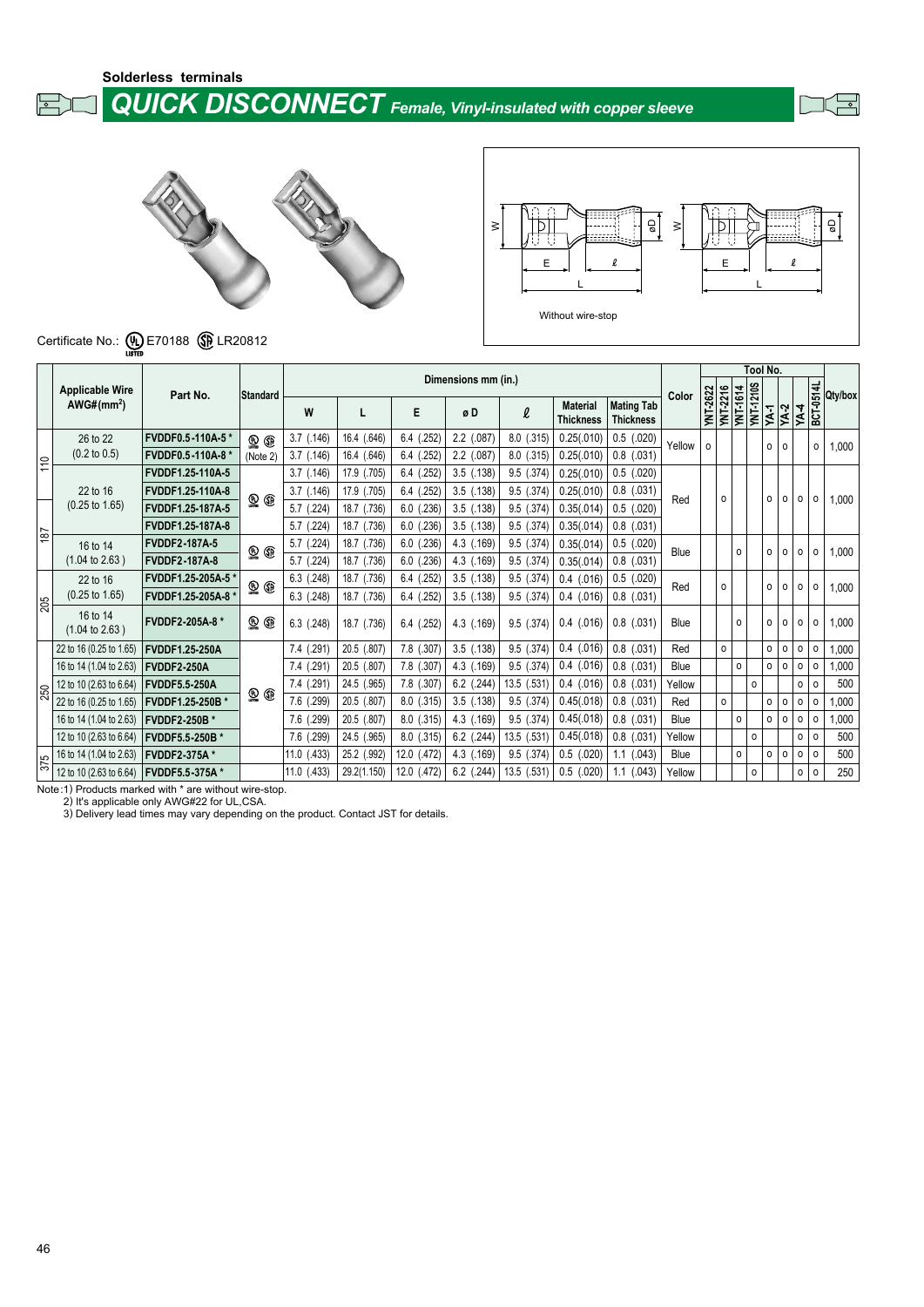**Solderless terminals**

#### 희

 *QUICK DISCONNECT Female,Vinyl-insulated with funnel-entry copper sleeve*

飞马





# Certificate No.:  $\underbrace{\mathbf{\mathsf{U}}}_{\text{LSTED}}$  E70188  $\underbrace{\mathbf{\mathsf{\mathsf{\mathsf{S}}}}}_{\text{LR20812}}$

|                 | <b>Applicable Wire</b>                                                                        |                         |                                               |                           |                |                            | Dimensions mm (in.) |                |                                     |                                |       | $\frac{276}{1614}$  |         | Tool No.           |         | $\Rightarrow$          |         |
|-----------------|-----------------------------------------------------------------------------------------------|-------------------------|-----------------------------------------------|---------------------------|----------------|----------------------------|---------------------|----------------|-------------------------------------|--------------------------------|-------|---------------------|---------|--------------------|---------|------------------------|---------|
|                 | AWG#(mm <sup>2</sup> )                                                                        | Part No.                | Standard                                      | W                         |                | Е                          | øD                  | $\ell$         | <b>Material</b><br><b>Thickness</b> | Mating Tab<br><b>Thickness</b> | Color | <b>YNT-</b><br>YNT- |         | ີ                  |         | $\frac{YA-4}{BCT-051}$ | Qty/box |
|                 | 22 to 16                                                                                      | <b>FVZDF1.25-110A-5</b> | <b>QQ</b>                                     | (146)<br>3.7              | 19.4 (.764)    | (.252)<br>6.4              | $3.6$ (.142)        | $11.0$ (.433)  | 0.25(.010)                          | $0.5$ (.020)                   |       |                     |         |                    |         |                        |         |
| $\frac{1}{2}$   | $(0.25 \text{ to } 1.65)$                                                                     | FVZDF1.25-110A-8        |                                               | 3.7<br>.146               | (.764)<br>19.4 | (.252)<br>6.4              | $3.6$ (.142)        | (.433)<br>11.0 | 0.25(.010)                          | $0.8$ (.031)                   | Red   | $\Omega$            |         | 0<br>$\circ$       | $\circ$ | $\circ$                | 1.000   |
|                 |                                                                                               | FVZDF1.25-187A-8        | 9 Q                                           | .224<br>5.7               | 20.2 (.795)    | $6.0$ (.236)               | $3.6$ (.142)        | $11.0$ (.433)  | 0.35(.014)                          | $0.8$ $(.031)$                 |       |                     |         |                    |         |                        |         |
|                 | 16 to 14                                                                                      | <b>FVZDF2-187A-5</b>    | $\mathbf{Q} \circledast$                      | .224)<br>5.7              | 20.2 (.795)    | (.236)<br>6.0              | 4.3 (.169)          | (.433)<br>11.0 | 0.35(.014)                          | $0.5$ (.020)                   | Blue  |                     | $\circ$ | $^{\circ}$         | 0 0     | $\circ$                |         |
| $\frac{187}{2}$ | $(1.04 \text{ to } 2.63)$                                                                     | <b>FVZDF2-187A-8</b>    |                                               | 5.7<br>.224)              | 20.2 (.795)    | $6.0$ $(.236)$             | $4.3$ (.169)        | $11.0$ (.433)  | 0.35(.014)                          | $0.8$ $(.031)$                 |       |                     |         |                    |         |                        | 1,000   |
|                 | $\frac{22 \text{ to } 16 (0.25 \text{ to } 1.65)}{16 \text{ to } 14 (1.04 \text{ to } 2.63)}$ | <b>FVZDF1.25-250A</b>   | $\mathop{\circledast}$ $\mathop{\circledast}$ | (291)<br>7.4 <sub>0</sub> | (.866)<br>22.0 | 7.8 (.307)                 | $3.6$ (.142)        | (.433)<br>11.0 | $0.4$ (.016)                        | $0.8$ $(.031)$                 | Red   | 0                   |         | 0<br>$\circ$       | l o     | $\circ$                | 1.000   |
|                 |                                                                                               | <b>FVZDF2-250A</b>      |                                               | 291<br>7.4                | 22.0<br>(.866) | (.307)<br>7.8 <sub>0</sub> | 4.3 (.169)          | (.433)<br>11.0 | $0.4$ (.016)                        | $0.8$ $(.031)$                 | Blue  |                     | $\circ$ | $\circ$<br>$\circ$ | $\circ$ | $\Omega$               | 1,000   |

Note:1) Delivery lead times may vary depending on the product. Contact JST for details.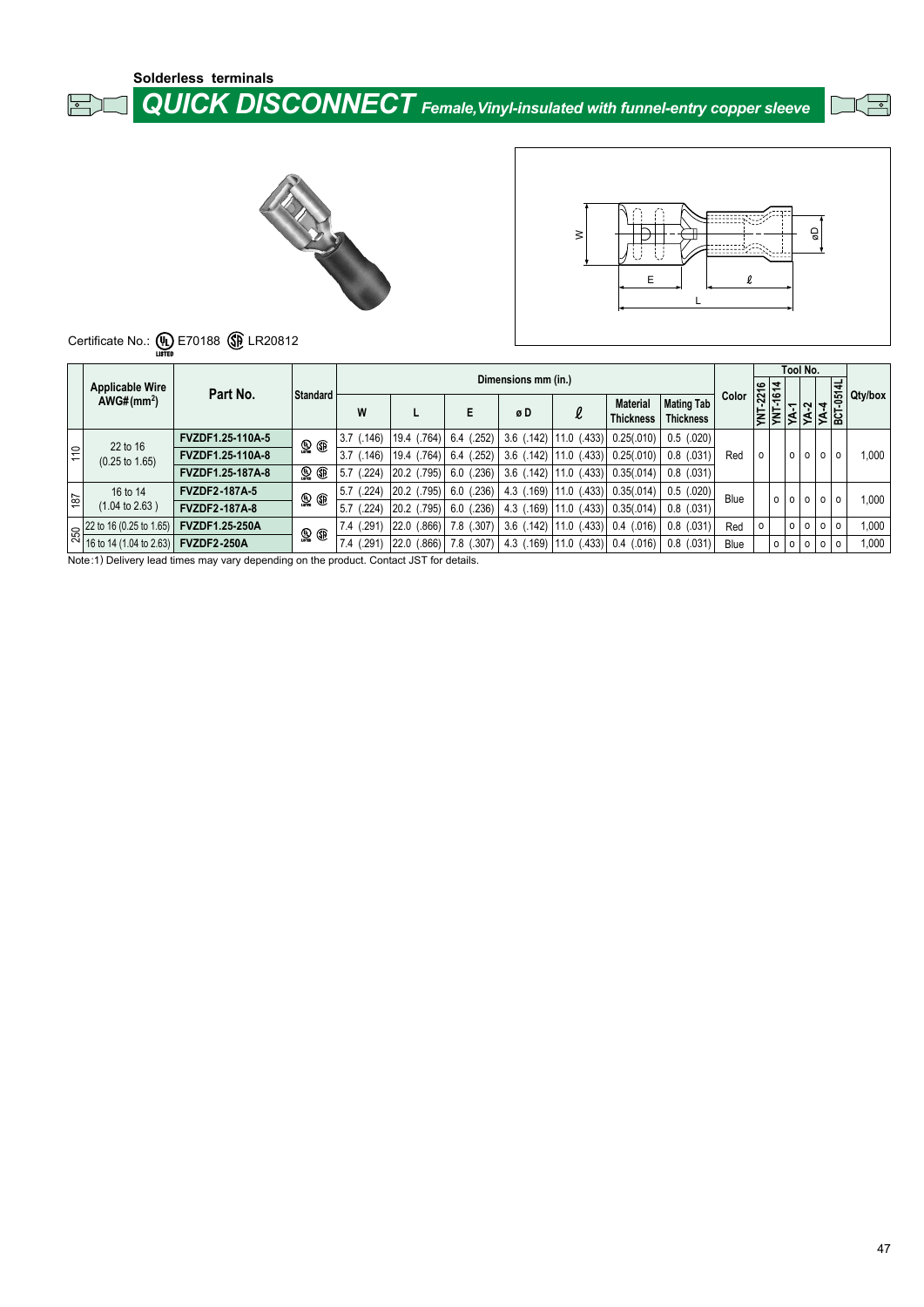







#### **With straight insulation** Certificate No.: (W) E70188 (S) LR20812

|                 |                                        |                  |                          |                     |                |                           |                     |                             |                                     |                                       |        |                 |                   |          | Tool No.                                   |         |         |         |
|-----------------|----------------------------------------|------------------|--------------------------|---------------------|----------------|---------------------------|---------------------|-----------------------------|-------------------------------------|---------------------------------------|--------|-----------------|-------------------|----------|--------------------------------------------|---------|---------|---------|
|                 | <b>Applicable Wire</b>                 | Part No.         | Standard                 |                     |                |                           | Dimensions mm (in.) |                             |                                     |                                       | Color  | $\frac{216}{5}$ | 10S<br>¦⊿.        |          |                                            |         |         | Qty/box |
|                 | AWG#(mm <sup>2</sup> )                 |                  |                          | W                   |                |                           | øD                  |                             | <b>Material</b><br><b>Thickness</b> | <b>Mating Tab</b><br><b>Thickness</b> |        |                 | $\circ$<br>Ń<br>Ĕ |          | $\frac{YA-1}{YA-2}$<br>$\frac{YA-2}{YA-4}$ |         |         |         |
|                 | 22 to 16                               | LVDDF1.25-187A-5 | $\mathbf{Q} \circledast$ | .224<br>5.7         | 20.0 (.787)    | (236)<br>6.0 <sub>0</sub> | .106)<br>2.7        | (.433)<br>11.0 <sub>l</sub> | 0.35(.014)                          | $0.5$ (.020)                          | Red    | $\circ$         |                   | $\Omega$ | $\circ$                                    |         | $\circ$ | 1,000   |
| $\frac{181}{2}$ | $(0.25 \text{ to } 1.65)$              | LVDDF1.25-187A-8 |                          | .224<br>5.7         | (.787)<br>20.0 | (236)<br>6.0 <sub>0</sub> | .106)<br>2.7        | $11.0$ i.                   | $(.433)$ 0.35 $(.014)$              | $0.8$ $(.031)$                        |        |                 |                   |          |                                            | $\circ$ |         |         |
|                 | 16 to 14                               | LVDDF2-187A-5    | <b>@ @</b>               | (.224)<br>5.7       | 20.0 (.787)    | (236)<br>6.0 <sub>0</sub> | $3.2$ $(.126)$      | (.433)<br>11.0 <sub>l</sub> | 0.35(.014)                          | $0.5$ (.020)                          | Blue   |                 | $\circ$           | $\circ$  | $\circ$                                    | $\circ$ | $\circ$ | 1,000   |
|                 | $(1.04 \text{ to } 2.63)$              | LVDDF2-187A-8    |                          | .224<br>5.7         | (.787)<br>20.0 | (236)<br>6.0 <sub>0</sub> | $3.2$ (.126)        | $11.0$ (                    | $(.433)$ 0.35 $(.014)$              | $0.8$ $(.031)$                        |        |                 |                   |          |                                            |         |         |         |
|                 | 22 to 16 (0.25 to 1.65) LVDDF1.25-250A |                  |                          | (.291<br>7.4        | 22.0<br>(.866) | (.307)<br>7.8             | .106)<br>2.7        | $11.0$ (.433) 0.4 (.016)    |                                     | $0.8$ (.031)                          | Red    | $\Omega$        |                   | $\circ$  | $\circ$                                    | $\circ$ | $\circ$ | 500     |
|                 | ☆ 16 to 14 (1.04 to 2.63) LVDDF2-250A  |                  | $\mathfrak{D} \oplus$    | .291<br><i>(.</i> 4 | 22.0<br>(.866) | .307<br>7.8               | $3.2$ (.126)        | 11.0                        | $(.433)$ 0.4 $(.016)$               | $0.8$ $(.031)$                        | Blue   |                 | $\circ$           | $\circ$  | $\circ$                                    | $\circ$ | $\circ$ | 500     |
|                 | 12 to 10 (2.63 to 6.64) LVDDF5.5 -250A |                  |                          | (.291<br>7.4        | (.984)<br>25.0 | (0.307)<br>7.8            | 4.5 (.177)          | $14.0$ (.551) 0.4 (.016)    |                                     | $0.8$ (.031)                          | Yellow |                 | 0                 |          |                                            | $\circ$ | $\circ$ | 500     |

Note:1) Delivery lead times may vary depending on the product. Contact JST for details.





#### **With flared insulation** Certificate No.: **(0)** E70188 **B** LR20812

|                |                                      |                                                                                                                  |                          |               |                 |                            |                     |                |                                     |                                       |       |          |                      | Tool No. |                                  |     |         |
|----------------|--------------------------------------|------------------------------------------------------------------------------------------------------------------|--------------------------|---------------|-----------------|----------------------------|---------------------|----------------|-------------------------------------|---------------------------------------|-------|----------|----------------------|----------|----------------------------------|-----|---------|
|                | <b>Applicable Wire</b>               | Part No.                                                                                                         | <b>Standard</b>          |               |                 |                            | Dimensions mm (in.) |                |                                     |                                       | Color |          | $\frac{1614}{12105}$ |          |                                  |     | Qty/box |
|                | AWG#(mm <sup>2</sup> )               |                                                                                                                  |                          | W             |                 | E                          | øD                  |                | <b>Material</b><br><b>Thickness</b> | <b>Mating Tab</b><br><b>Thickness</b> |       | YNT-2216 | Ι₹                   |          | <b>YA-2</b><br>YA-4<br>BCT-0514L |     |         |
|                | 22 to 16                             | <b>FLVDDF1.25-187A-5</b>                                                                                         | <b>@ @</b>               | (.224)<br>5.7 | (.748)<br>19.0  | (236)<br>6.0               | (.138)<br>3.5(      | (.374)<br>9.5  | 0.35(.014)                          | $0.5$ (.020)                          | Red   | o        |                      | $\circ$  | $\circ$<br>$\circ$               | l o | 1,000   |
| $\frac{18}{2}$ | $(0.25 \text{ to } 1.65)$            | <b>FLVDDF1.25-187A-8</b>                                                                                         |                          | (.224)<br>5.7 | 19.0 (.748)     | (.236)<br>6.0 <sub>0</sub> | $3.5$ $(.138)$      | $9.5$ (.374)   | 0.35(.014)                          | $0.8$ $(.031)$                        |       |          |                      |          |                                  |     |         |
|                | 16 to 14                             | <b>FLVDDF2-187A-5</b>                                                                                            |                          | 224<br>5.7    | 19.0 (.748)     | (236)<br>6.0               | (.169)<br>4.3(      | $9.5$ (.374)   | 0.35(.014)                          | $0.5$ (.020)                          | Blue  | $\circ$  |                      | $\circ$  | $\circ$<br>$\Omega$              | 0 l | 1,000   |
|                | $(1.04 \text{ to } 2.63)$            | FLVDDF2-187A-8                                                                                                   | $\mathbf{Q} \circledast$ | .224<br>5.7   | .748<br>19.0    | (236)<br>6.0               | .169<br>4.3(        | $9.5$ (.374)   | 0.35(.014)                          | $0.8$ $(.031)$                        |       |          |                      |          |                                  |     |         |
|                |                                      | $\frac{22 \text{ to } 16 (0.25 \text{ to } 1.65)}{16 \text{ to } 1.64 \times 10^{-4} \text{ C}}$ FLVDDF1.25-250A |                          | $7.4$ (.291)  | (.827)<br> 21.0 | (.307)<br>1.8 (            | $3.5$ $(.138)$      | $9.5$ $(.374)$ | $0.4$ (.016)                        | 0.8 (0.031)                           | Red   | ٥        |                      | 0 0 0 0  |                                  |     | 500     |
|                | 16 to 14 (1.04 to 2.63) FLVDDF2-250A |                                                                                                                  | $\mathbf{Q} \circledast$ | .291<br>7.4   | (.827)<br> 21.0 | (.307)<br>7.8 <sub>1</sub> | .169<br>4.3(        | $9.5$ $(.374)$ | $0.4$ (.016)                        | $ 0.8 \rangle (0.31)$                 | Blue  | O        |                      | $\circ$  | $\circ$                          | 0 0 | 500     |

Note:1) Delivery lead times may vary depending on the product. Contact JST for details.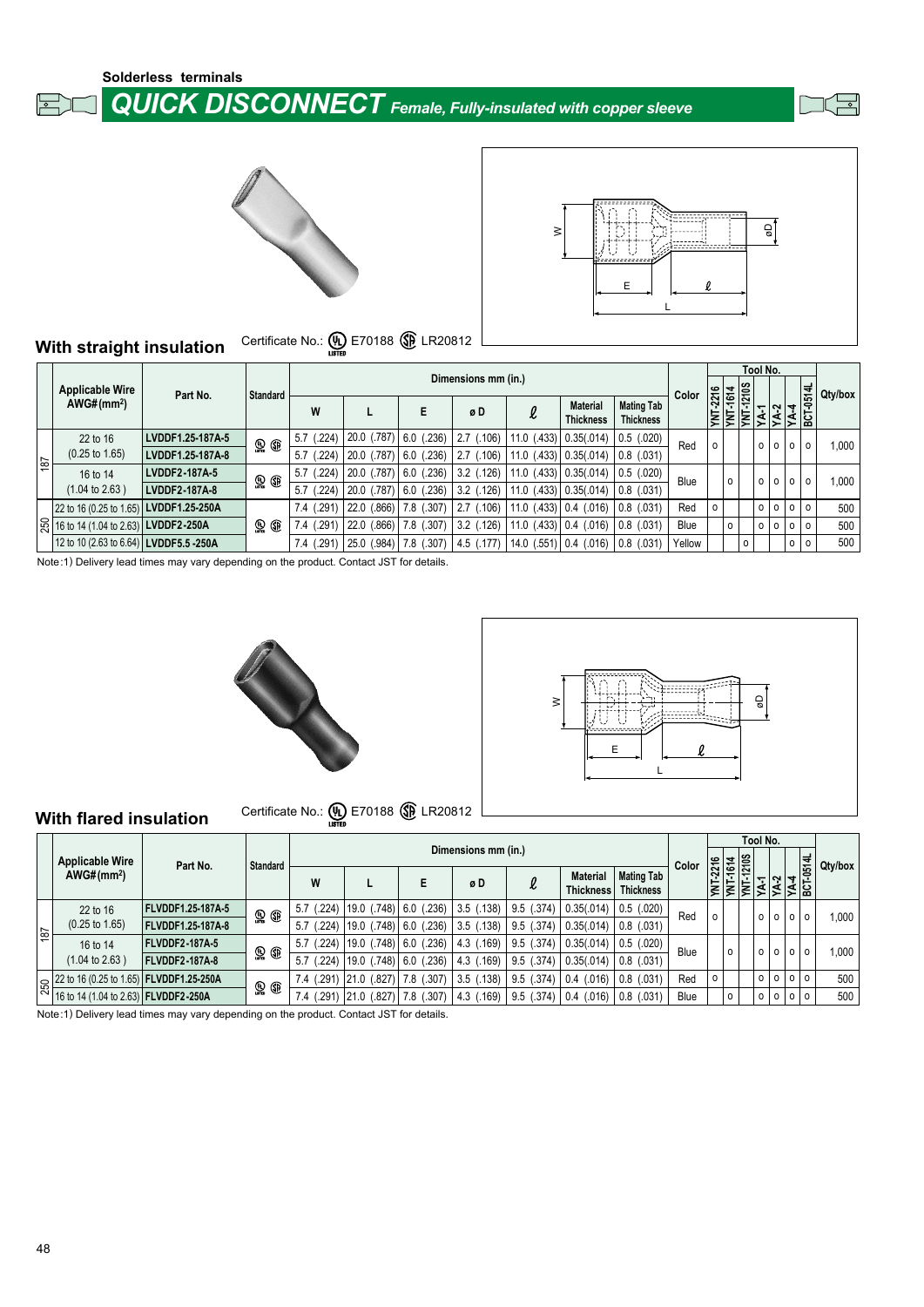**Solderless terminals**

 *QUICK DISCONNECT Female, Fully-insulated with funnel-entry copper sleeve*





|   | 5 |
|---|---|
| E |   |
|   |   |

# Certificate No.:  $\underbrace{\mathbb{Q}}$  E70188  $\underbrace{\mathbb{Q}}$  LR20812

|                 | <b>Applicable Wire</b>                                                                        |                          |                          |                |                 |               | Dimensions mm (in.) |                  |                                     |                                       |       | $\frac{16}{15}$ |         | Tool No. |   | $\vec{v}$  |         |
|-----------------|-----------------------------------------------------------------------------------------------|--------------------------|--------------------------|----------------|-----------------|---------------|---------------------|------------------|-------------------------------------|---------------------------------------|-------|-----------------|---------|----------|---|------------|---------|
|                 | AWG#(mm <sup>2</sup> )                                                                        | Part No.                 | Standard                 | W              |                 | E             | øD                  | $\ell$           | <b>Material</b><br><b>Thickness</b> | <b>Mating Tab</b><br><b>Thickness</b> | Color |                 |         |          | ᆉ | ន្ទ្រ<br>힒 | Qty/box |
|                 | 22 to 16                                                                                      | FLVZDF1.25-187A-5        | <b>QQ</b>                | (.224)<br>5.7  | (0.807)<br>20.5 | (.236)<br>6.0 | (.142)<br>3.6       | $11.0$ (.433)    | 0.35(.014)                          | $0.5$ (.020)                          | Red   | $\Omega$        |         | 0 0 0    |   | $\Omega$   | 1.000   |
| $\frac{187}{2}$ | $(0.25 \text{ to } 1.65)$                                                                     | <b>FLVZDF1.25-187A-8</b> |                          | .224<br>5.7    | (.807)<br>20.5  | (.236)<br>6.0 | $3.6$ (.142)        | (.433)<br>11.0   | 0.35(.014)                          | $0.8$ $(.031)$                        |       |                 |         |          |   |            |         |
|                 | 16 to 14 (1.04 to 2.63)                                                                       | <b>FLVZDF2-187A-5</b>    | ួ<br>⊕                   | (224)<br>5.7   | (.807)<br>20.5  | (.236)<br>6.0 | $4.3$ $(.169)$      | $11.0$ (.433)    | 0.35(.014)                          | (.020)<br>0.5                         | Blue  |                 | $\circ$ | 0 0 0    |   | $\Omega$   | 1,000   |
|                 | $\frac{22 \text{ to } 16 (0.25 \text{ to } 1.65)}{46 \text{ to } 44 (4.04 \text{ to } 2.63)}$ | <b>FLVZDF1.25-250A</b>   | $\mathbf{Q} \circledast$ | (291)<br>ا 7.4 | 22.5<br>(.886)  | (.307)<br>7.8 | $3.6$ (.142)        | $11.0$ (.433)    | $0.4$ (.016)                        | $0.8$ $(.031)$                        | Red   | $\circ$         |         | 0 0 0    |   | $\circ$    | 500     |
|                 | 16 to 14 (1.04 to 2.63)                                                                       | FLVZDF2-250A             |                          | 291<br>7.4     | (.886)<br>22.5  | (.307)<br>7.8 | (.169)<br>4.3       | (.433)<br>11.0 ( | $0.4$ (.016)                        | $0.8$ $(.031)$                        | Blue  |                 | $\circ$ |          |   | $\circ$    | 500     |

Note:1) Delivery lead times may vary depending on the product. Contact JST for details.

**Solderless terminals**

 *QUICK DISCONNECT Male, Vinyl-insulated with copper sleeve*







Certificate No.:  $\underbrace{\mathsf{(U)}}_{\mathsf{LSTED}}$  E70188  $\bigcirc$  LR20812

|                 | <b>Applicable Wire</b>                       | Part No.            | Standard                 |   |                          |              | Dimensions mm (in.)      |                                    |                              |                                | Color  | $\circ$ | ⊧∣″<br>₹ | Tool No. |                | $\overline{a}$ |           |
|-----------------|----------------------------------------------|---------------------|--------------------------|---|--------------------------|--------------|--------------------------|------------------------------------|------------------------------|--------------------------------|--------|---------|----------|----------|----------------|----------------|-----------|
|                 | AWG#(mm <sup>2</sup> )                       |                     |                          | W |                          |              | øD                       |                                    | <b>Material</b><br>Thickness | Mating Tab<br><b>Thickness</b> |        |         |          |          |                |                | 동 Qty/box |
|                 | 22 to 16 (0.25 to 1.65) <b>FVDDM1.25-250</b> |                     |                          |   | 6.3 (.248)   20.5 (.807) |              |                          | $8.0$ (.315) 3.5 (.138) 9.5 (.374) | $0.4$ (.016)                 | $0.8$ $(.031)$                 | Red    | $\circ$ |          | 0 0      | 0 <sup>0</sup> |                | 1.000     |
| $\overline{30}$ | 16 to 14 (1.04 to 2.63) <b>FVDDM2-250</b>    |                     | $\mathbf{Q} \circledast$ |   | $6.3$ (.248) 20.5 (.807) | $8.0$ (.315) |                          | $4.3$ (.169)   9.5 (.374)          | $0.4$ (.016)                 | 0.8 (0.031)                    | Blue   |         | 0        | 0 0      | 0 <sup>0</sup> |                | 1.000     |
|                 | 12 to 10 (2.63 to 6.64)                      | <b>FVDDM5.5-250</b> |                          |   | 6.3 (.248)   24.5 (.965) | 8.5(.335)    | $6.2$ (.244) 13.5 (.531) |                                    | $0.4$ (.016)                 | $0.8$ $(.031)$                 | Yellow |         | 0        |          | 0 0            |                | 500       |

Note:1) Delivery lead times may vary depending on the product. Contact JST for details.